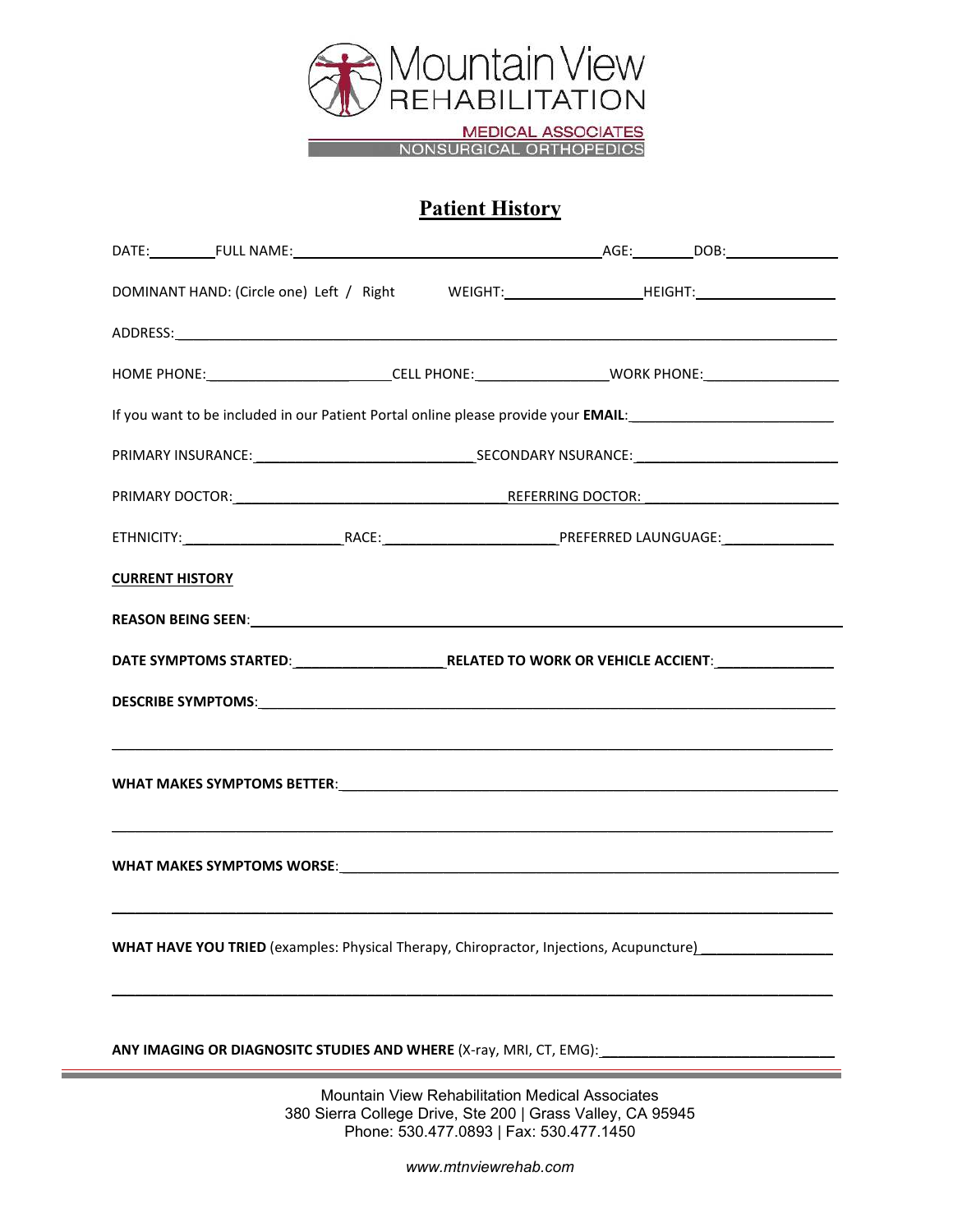



**PAST MEDICAL HISTORY** CIRCLE IF YOU HAVE ANY OF THE CONDITIONS, AND ADD ANY OTHER MEDICAL ISSUES HEART - BLOOD PRESSURE – CHOLESTEROL – LUNG – ASTHMA – STOMACH – ULCERS – DIABETES – THYROID – ARTHRITIS SEIZURES – HEAD INJURY – INFECTIONS – TUBERCULOSIS – AIDS – OSTEOPOROSIS – GOUT – STROKE – KIDNEY – PROSTATE - NERVE OR MUSCLE DISEASE – DEPRESSION – BIPOLAR – ANXIETY-OTHER:

\_\_\_\_\_\_\_\_\_\_\_\_\_\_\_\_\_\_\_\_\_\_\_\_\_\_\_\_\_\_\_\_\_\_\_\_\_\_\_\_\_\_\_\_\_\_\_\_\_\_\_\_\_\_\_\_\_\_\_\_\_\_\_\_\_\_\_\_\_\_\_\_\_\_\_\_\_\_\_\_\_\_\_\_\_\_\_\_\_\_\_\_\_\_\_\_

\_\_\_\_\_\_\_\_\_\_\_\_\_\_\_\_\_\_\_\_\_\_\_\_\_\_\_\_\_\_\_\_\_\_\_\_\_\_\_\_\_\_\_\_\_\_\_\_\_\_\_\_\_\_\_\_\_\_\_\_\_\_\_\_\_\_\_\_\_\_\_\_\_\_\_\_\_\_\_\_\_\_\_\_\_\_\_\_\_\_\_\_\_\_\_\_

\_\_\_\_\_\_\_\_\_\_\_\_\_\_\_\_\_\_\_\_\_\_\_\_\_\_\_\_\_\_\_\_\_\_\_\_\_\_\_\_\_\_\_\_\_\_\_\_\_\_\_\_\_\_\_\_\_\_\_\_\_\_\_\_\_\_\_\_\_\_\_\_\_\_\_\_\_\_\_\_\_\_\_\_\_\_\_\_\_\_\_\_\_\_\_\_

\_\_\_\_\_\_\_\_\_\_\_\_\_\_\_\_\_\_\_\_\_\_\_\_\_\_\_\_\_\_\_\_\_\_\_\_\_\_\_\_\_\_\_\_\_\_\_\_\_\_\_\_\_\_\_\_\_\_\_\_\_\_\_\_\_\_\_\_\_\_\_\_\_\_\_\_\_\_\_\_\_\_\_\_\_\_\_\_\_\_\_\_\_\_\_\_

## **PAST SURGICAL HISTORY AND DATES:** \_\_\_\_\_\_\_\_\_\_\_\_\_\_\_\_\_\_\_\_\_\_\_\_\_\_\_\_\_\_\_\_\_\_\_\_\_\_\_\_\_\_\_\_\_\_\_\_\_\_\_\_\_\_\_\_\_

Mountain View Rehabilitation Medical Associates 380 Sierra College Drive, Ste 200 | Grass Valley, CA 95945 Phone: 530.477.0893 | Fax: 530.477.1450

*www.mtnviewrehab.com*